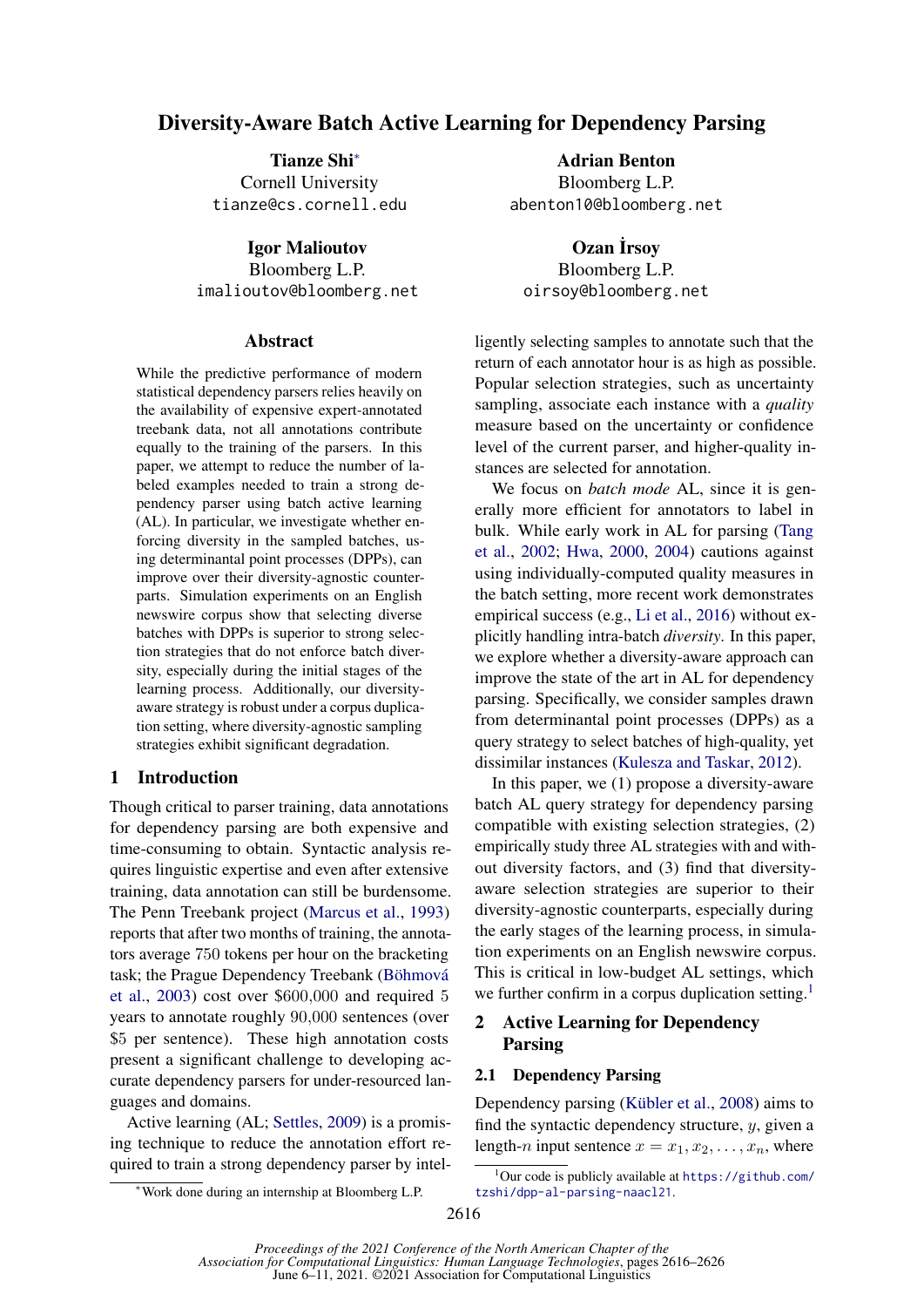$y$  is a set of n arcs over the tokens and the dummy root symbol  $x_0$ , and each arc  $(h, m) \in y$  specifies the head, h, and modifier word,  $m<sup>2</sup>$  $m<sup>2</sup>$  $m<sup>2</sup>$  In this work, we adopt the conceptually-simple edge-factored deep biaffine dependency parser [\(Dozat and Man](#page-5-3)[ning,](#page-5-3) [2017\)](#page-5-3), which is competitive with the state of the art in terms of accuracy, The parser assigns a locally-normalized attachment probability  $P_{\text{att}}(\text{head}(m) = h \mid x)$  to each attachment candidate pair  $(h, m)$  based on a biaffine scoring function. Refer to Appendix [A](#page-8-0) for architecture details.

We define the score of the candidate parse tree  $s(y \mid x)$  as  $\sum_{(h,m)\in y} \log P_{\text{att}}(\text{head}(m) = h \mid x)$ . The decoder finds the best scoring  $\hat{y}$  among all valid trees  $\mathcal{Y}(x)$ :  $\hat{y} = \arg \max_{y \in \mathcal{Y}(x)} s(y | x)$ .

### 2.2 Active Learning (AL)

We consider the pool-based batch AL scenario where we assume a large collection of unlabeled instances  $U$  from which we sample a small subset at a time to annotate after each round to form an expanding labeled training set  $\mathcal L$  [\(Lewis and Gale,](#page-6-5) [1994\)](#page-6-5). We use the superscript  $i$  to denote the pool of instances  $\mathcal{U}^i$  and  $\mathcal{L}^i$  after the *i*-th round.  $\mathcal{L}^0$ is a small set of seed labeled instances to initiate the process. Each iteration starts with training a model  $\mathcal{M}^i$  based on  $\mathcal{L}^i$ . Next, all unlabeled data instances in  $\mathcal{U}^i$  are parsed by  $\mathcal{M}^i$  and we select a batch  $U'$  to annotate based on some criterion  $\mathcal{U}' = \mathcal{C}(\mathcal{M}^i, \mathcal{U}^i)$ . The resulting labeled subset  $\mathcal{L}'$ is added to  $\mathcal{L}^{i+1} = \mathcal{L}^i \bigcup \mathcal{L}'$  and  $\mathcal{U}^{i+1} = \mathcal{U}^i - \mathcal{U}'$ .

The definition of the selection criterion  $C$  is critical. A typical strategy associates each unlabeled instance  $\mathcal{U}_i$  with a quality measure  $q_i$  based on, for example, the model uncertainty level when parsing Ui . A *diversity-agnostic* criterion sorts all unlabeled instances by their quality measures and takes the top- $k$  as  $\mathcal{U}'$  for a budget  $k$ .

### 2.3 Quality Measures

We consider three commonly-used quality measures adapted to the task of dependency parsing, including uncertainty sampling, Bayesian active learning, and a representativeness-based strategy.

Average Marginal Probability (AMP) mea-sures parser uncertainty [\(Li et al.,](#page-6-2) [2016\)](#page-6-2):

$$
\text{AMP} = 1 - \frac{1}{n} \sum_{(\hat{h}, m) \in \hat{y}} P_{\text{mar}}(\text{head}(m) = \hat{h} \mid x),
$$

where  $P_{\text{mar}}$  is the marginal attachment probability

$$
P_{\text{mar}}(\text{head}(m) = h \mid x) = \sum_{(h,m) \in y} P(y \mid x),
$$

and  $P(y \mid x) = \frac{\exp(s(y \mid x))}{\sum_{y' \in \mathcal{Y}(x)} \exp(s)}$  $\frac{\exp(s(y|x))}{(y' \in y(x) \exp(s(y'|x)))}$ . The marginal probabilities can be derived efficiently using Kirch-hoff's theorem [\(Tutte,](#page-7-1) [1984;](#page-7-1) [Koo et al.,](#page-6-6) [2007\)](#page-6-6).

Bayesian Active Learning by Disagreement (BALD) measures the mutual information between the model parameters and the predictions. We adopt the Monte Carlo dropout-based variant [\(Gal et al.,](#page-5-4) [2017;](#page-5-4) [Siddhant and Lipton,](#page-7-2) [2018\)](#page-7-2) and measure the disagreement among predictions from a neural model with  $K$  different dropout masks, which has been applied to active learning in NLP. We adapt BALD to dependency parsing by aggregating disagreement at a token level:

$$
\text{BALD} = 1 - \frac{1}{n} \sum_{m} \frac{\text{count}(\text{mode}(h_m^1, \ldots, h_m^K))}{K},
$$

where  $h_m^k$  denotes that  $(h_m^k, m)$  appears in the prediction given by the  $k$ -th model.

Information Density (ID) mitigates the tendency of uncertainty sampling to favor outliers by weighing examples by how *representative* they are of the entire dataset [\(Settles and Craven,](#page-6-7) [2008\)](#page-6-7):

$$
\text{ID} = \text{AMP} \times \left(\frac{1}{|\mathcal{U}|}\sum_{x' \in \mathcal{U}} \text{sim}_{\text{cos}}(x, x')\right),
$$

where cosine similarity is computed from the averaged contextualized features ([§3.2\)](#page-2-0).

#### 2.4 Learning from Partial Annotations

We follow [Li et al.](#page-6-2) [\(2016\)](#page-6-2) and select tokens to annotate their heads instead of annotating full sentences. We first pick the most informative sentences and then choose  $p\%$  tokens from them based on the token-level versions of the quality measures (e.g., marginal probability instead of AMP).

### 3 Selecting Diverse Samples

Near-duplicate examples are common in real-world data [\(Broder et al.,](#page-5-5) [1997;](#page-5-5) [Manku et al.,](#page-6-8) [2007\)](#page-6-8), but they provide overlapping utility to model training. In the extreme case, with a diversity-agnostic strategy for active learning, identical examples will be selected/excluded at the same time [\(Hwa,](#page-5-2) [2004\)](#page-5-2). To address this issue and to best utilize the annotation budget, it is important to consider diversity. We adapt [Bıyık et al.](#page-5-6) [\(2019\)](#page-5-6) to explicitly model diversity using determinantal point processes (DPPs).

#### 3.1 Determinantal Point Processes

A DPP defines a probability distribution over subsets of some ground set of elements [\(Kulesza,](#page-6-9) [2012\)](#page-6-9). In AL, the ground set is the unlabeled

<span id="page-1-0"></span><sup>&</sup>lt;sup>2</sup>For clarity, here we describe unlabeled parsing. In our experiments, we train labeled dependency parsers, which additionally predict a dependency relation label  $l$  for each arc.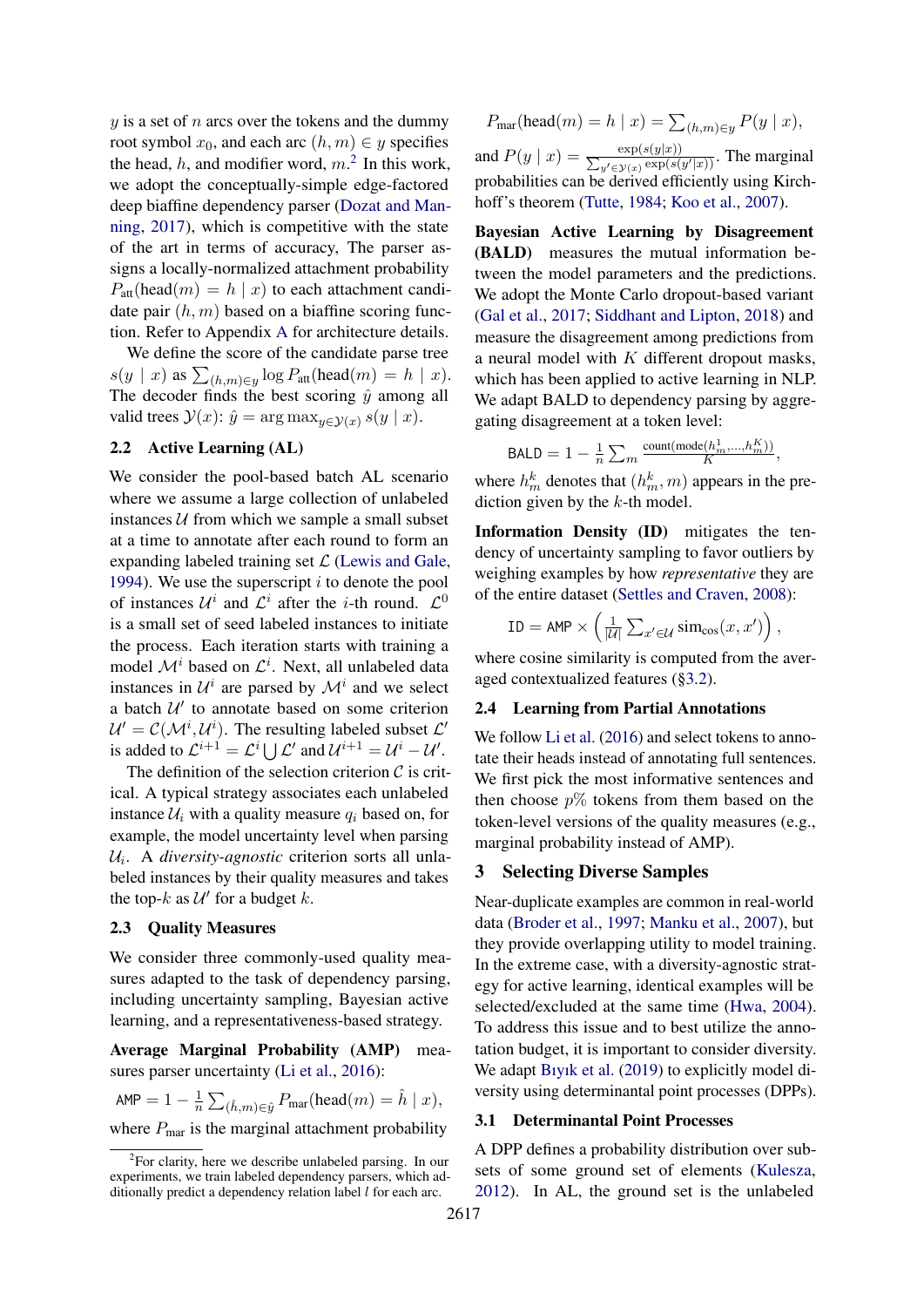pool  $U$  and a subset corresponds to a batch of instances  $U'$  drawn from  $U$ . DPPs provide an explicit mechanism to ensure high-quality yet diverse sample selection by modeling both the quality measures and the similarities among examples. We adopt the L-ensemble representation of DPPs using the quality-diversity decomposition [\(Kulesza and Taskar,](#page-6-3) [2012\)](#page-6-3) and parameterize the matrix L as  $L_{ij} = q_i \phi_i \phi_j^T q_j$ , where each  $q_i \in \mathbb{R}$  is the quality measure for  $\mathcal{U}_i$  and each  $\phi_i \in \mathbb{R}^{1 \times d}$  is a d-dimensional vector representation of  $U_i$ , which we refer to as  $U_i$ 's *diversity features*.<sup>[3](#page-2-1)</sup> The probability of selecting a batch  $B$  is given by  $P(B \subseteq \mathcal{U}) \propto \det(L_B)$ , where  $\det(\cdot)$  calculates the determinant and  $L_B$  is the submatrix of L indexed by elements in B.

DPPs place high probability on diverse subsets of high-quality items. Intuitively, the determinant of  $L_B$  corresponds to the volume spanned by the set of vectors  $\{q_i\phi_i \mid i \in B\}$ , and subsets with larger q values and orthogonal  $\phi$  vectors span larger volumes than those with smaller  $q$  values or similar  $\phi$  vectors. We follow [Kulesza](#page-6-9) [\(2012\)](#page-6-9) and adapt their greedy algorithm for finding the approximate mode  $\arg \max_B P(B \subseteq \mathcal{U})$ . This algorithm is reproduced in Algorithm [E1](#page-10-0) in the appendix.

#### <span id="page-2-0"></span>3.2 Diversity Features

We consider two possibilities for the diversity features  $\phi$ . Each feature vector is unit-normalized.

Averaged Contextualized Features are defined as  $\frac{1}{n} \sum_i \mathbf{x}_i$ , where  $\mathbf{x}_i$  is a contextualized vector of  $x_i$  from the feature extractor used by the parser. By this definition, we consider the instances to be similar to each other when the neural feature extractor returns similar features such that the parser is likely to predict similar structures for these instances.

Predicted Subgraph Counts explicitly represent the predicted tree structure. To balance richness and sparsity, we count the labeled but unlexicalized subgraph formed by the grandparent, the parent and the token itself. Specifically, for each token m, we can extract a subgraph denoted by  $(r_1, r_2)$ , assuming the predicted dependency relation between its grandparent  $q$  and its parent  $h$  is  $r_1$ , and the relation between h and m is  $r_2$ . The parse tree for a length- $n$  sentence contains  $n$  such subgraphs. We apply tf-idf weighting to discount

<span id="page-2-4"></span>

| Batch                              | .h                                                                                                                                                  |       | 10                |                                                                                                                                       |
|------------------------------------|-----------------------------------------------------------------------------------------------------------------------------------------------------|-------|-------------------|---------------------------------------------------------------------------------------------------------------------------------------|
| Strategy                           | $w$ / $\circ$ DPP                                                                                                                                   | w/DPP | $w$ / $\circ$ DPP | w/DPP                                                                                                                                 |
| Random<br>AMP<br><b>BALD</b><br>ID | $85.68_{+.26}$ 86.61 <sub>+.28</sub><br>$85.98_{+22}$ 86.77 <sub>+43</sub><br>$86.24_{+.40}$ 86.86 <sub>+.31</sub><br>$86.68_{+.26}$ $86.56_{+.24}$ |       |                   | $87.84_{\pm.26}$ $88.55_{\pm.23}$<br>$88.80_{+.18}$ $89.23_{+.29}$<br>$88.66 + .36$ 89.03+.10<br>$88.96_{+.20}$ 89.06 <sub>+.16</sub> |

Table 1: LAS after 5 and 10 rounds of annotation for strategies with and without modeling diversity through DPP.

the influence from frequent subgraphs.

#### 4 Experiments and Results

Dataset We use the Revised English News Text Treebank<sup>[4](#page-2-2)</sup> [\(Bies et al.,](#page-5-7) [2015\)](#page-5-7) converted to Universal Dependencies 2.0 using the conversion tool included in Stanford Parser [\(Manning et al.,](#page-6-10) [2014\)](#page-6-10) version 4.0.0. We use sections 02-21 for training, 22 for development and 23 for test.

Setting We perform experiments by simulating the annotation process using treebank data. We sample 128 sentences uniformly for the initial labeled pool and each following round selects 500 tokens for partial annotation. We run each setting five times using different random initializations and report the means and standard deviations of the labeled attachment scores (LAS). Appendix [B](#page-8-1) has unlabeled attachment score (UAS) results.

Baselines While we construct our own baselines for self-contained comparisons, the diversityagnostic AMP (w/o DPP) largely replicates the state-of-the-art selection strategy of [Li et al.](#page-6-2) [\(2016\)](#page-6-2).

Implementation We finetune a pretrained multilingual XLM-RoBERTa base model [\(Conneau](#page-5-8) [et al.,](#page-5-8) [2020\)](#page-5-8) as our feature extractor.<sup>[5](#page-2-3)</sup> See Appendix [E](#page-10-1) for implementation details.

Main Results Table [1](#page-2-4) compares LAS after 5 and 10 rounds of annotation. Our dependency parser reaches 95.64 UAS and 94.06 LAS, when trained with the full dataset (more than one million tokens). Training data collected from 30 annotation rounds  $(\approx 17,500$  tokens) correspond to roughly 2% of the full dataset, but already support an LAS of up to 92 through AL. We find that diversity-aware strategies generally improve over their diversityagnostic counterparts. Even for a random selection strategy, ensuring diversity with a DPP is superior

<span id="page-2-1"></span><sup>&</sup>lt;sup>3</sup>Although certain applications of DPPs may learn q and  $\phi$ representations from supervision, we define q and  $\phi$  *a priori*, since acquiring supervision in AL is, by definition, expensive.

<span id="page-2-3"></span><span id="page-2-2"></span><sup>4</sup> <https://catalog.ldc.upenn.edu/LDC2015T13>

<sup>5</sup>To construct the averaged contextualized features, we also use the fine-tuned feature extractor. In our preliminary experiments, we have tried freezing the feature extractors, but this variant did not perform as well.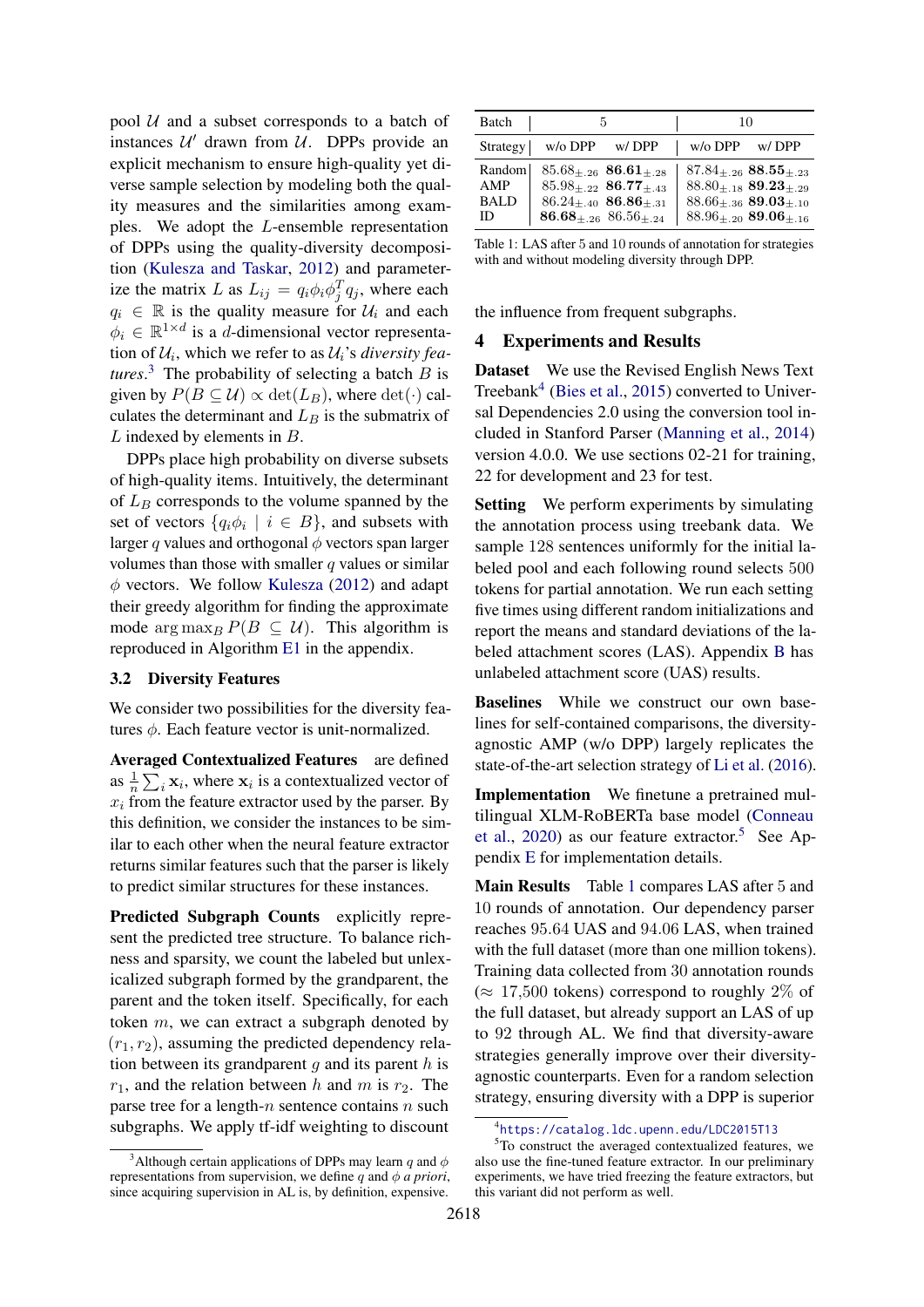<span id="page-3-0"></span>

Figure 1: Learning curves for our DPP-based diversity-aware selection strategies, comparing predicted subgraph counts versus averaged contextualized features as diversity features. Both use AMP as their quality measures.

to simple random selection. With AMP and BALD, our diversity-aware strategy sees a larger improvement earlier in the learning process. ID models representativeness of instances, and our diversityaware strategy adds less utility compared with other quality measures, although we do notice a large improvement after the first annotation round for ID: 82.40 $+$ <sub>48</sub> vs. 83.36 $+$ <sub>54</sub> (w/ DPP) – a similar trend to AMP and BALD, but at an earlier stage of AL.

Experiments with Different Diversity Features Figure [1](#page-3-0) compares our two definitions of diversity features, and we find that predicted subgraph counts provide stronger performance than that of averaged contextualized features. We hypothesize this is due to the fact that the subgraph counts represent structures more explicitly, thus they are more useful in maintaining structural diversity in AL.

Intra-Batch Diversity To quantify intra-batch diversity among the set of sentences B picked by the selection strategies, we adapt the measures used by [Chen et al.](#page-5-9) [\(2018\)](#page-5-9) and define intra-batch average distance (IBAD) and intra-batch minimal distance (IBMD) as follows:

IBAD = mean 
$$
\sum_{i,j \in B, i \neq j} (1 - \text{sim}_{\cos}(i, j)),
$$
  
IBMD = mean min 
$$
\min_{i \in B} (1 - \text{sim}_{\cos}(i, j)).
$$

A higher value on these measures indicates better intra-batch diversity. Figure [2](#page-3-1) compares diversityagnostic and diversity-aware sampling strategies using the two different diversity features. We confirm that DPPs indeed promote diverse samples in the selected batches, while intra-batch diversity naturally increases even for the diversity-agnostic strategies. Additionally, we observe that the benefits of DPPs are more prominent when using pre-

<span id="page-3-1"></span>

Figure 2: Intra-batch average distance (IBAD) and intrabatch minimal distance (IBMD) measures comparing diversityagnostic and diversity-aware AMP-based sample selection strategies. The distances are derived from averaged contextualized features (top) and predicted subgraph counts (bottom). A higher value indicates better intra-batch diversity.

dicted subgraph counts compared with averaged contextualized features. This can help explain the relative success of the former diversity features.

Corpus Duplication Setting In our qualitative analysis (Appendix [C\)](#page-8-2), we find that diversityagnostic selection strategies tend to select nearduplicate sentences. To examine this phenomenon in isolation, we repeat the training corpus twice and observe the effect of diversity-aware strategies. The corpus duplication technique has been previously used to probe semantic models [\(Schofield et al.,](#page-6-11) [2017\)](#page-6-11). Figure [3](#page-4-0) shows learning curves for strategies under the original and corpus duplication settings. As expected, diversity-aware strategies consistently outperform their diversity-agnostic counterparts across both settings, while some diversityagnostic strategies (e.g., AMP) even underperform uniform random selection in the duplicated setting.

Interpreting the Effectiveness of Diversity-Agnostic Models Figure [4](#page-4-1) visualizes the density distributions of the top 200 data instances by AMP over the diversity feature space reduced to two dimensions through t-SNE [\(van der Maaten and Hin](#page-7-3)[ton,](#page-7-3) [2008\)](#page-7-3). During the initial stage of active learning, data with the highest quality measures are con-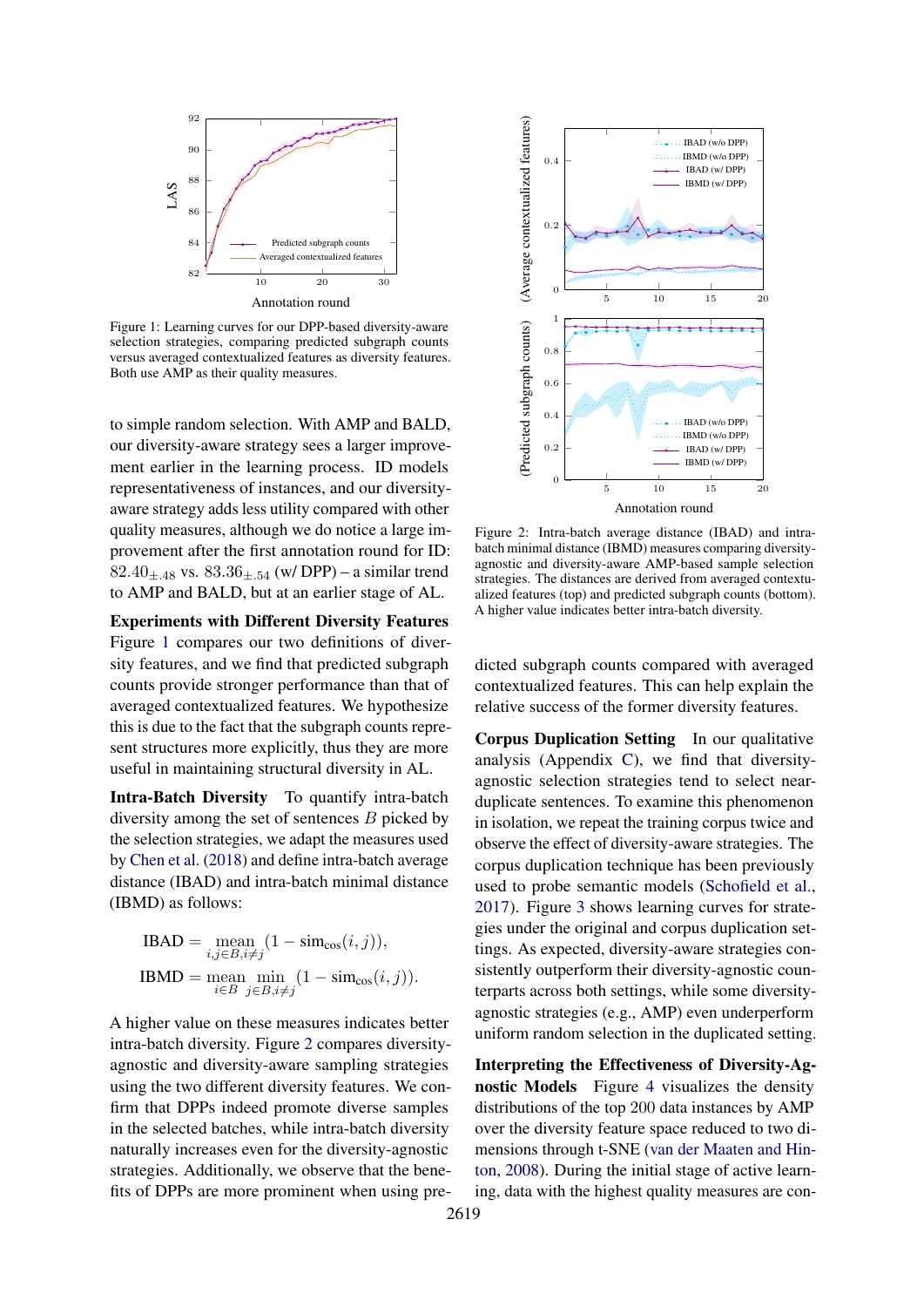<span id="page-4-0"></span>

Figure 3: Learning curves of different sampling strategies based on AMP (left), BALD (middle) and ID (right), comparing diversity-aware (w/ DPP) and diversity-agnostic variants using the original and duplicated corpus (dup). The  $x$ -axis shows the number of rounds for annotation. Random (dup) curves overlap with those of Random and are omitted for readability.

<span id="page-4-1"></span>

Figure 4: t-SNE visualization of the distributions of the 200 highest-quality unlabeled sentences over the diversity feature space after the  $1<sup>st</sup>$  (left) and the  $10<sup>th</sup>$  (right) annotation rounds using AMP without DPPs. Darker region indicates more data points residing in that diversity feature neighborhood. The left figure contains a dense region, while the data in the right figure are spread out in the feature space.

centrated within a small neighborhood. A diversityagnostic strategy will sample similar examples for annotation. After a few rounds of annotation and model training, the distribution of high quality examples spreads out, and an AMP selection strategy is likely to sample a diverse set of examples without explicitly modeling diversity. Our analysis corroborates previous findings [\(Thompson et al.,](#page-7-4) [1999\)](#page-7-4) that small annotation batches are effective early in uncertainty sampling, avoiding selecting many near-duplicate examples when intra-batch diversity is low, but a larger batch size is more efficient later in training once intra-batch diversity increases.

### 5 Related Work

Modeling diversity in batch-mode AL [\(Brinker,](#page-5-10) [2003\)](#page-5-10) has recently attracted attention in the machine learning community. [Kirsch et al.](#page-5-11) [\(2019\)](#page-5-11) introduce a Bayesian batch-mode selection strategy by estimating the mutual information between a set of samples and the model parameters. [Ash](#page-5-12) [et al.](#page-5-12) [\(2020\)](#page-5-12) present a diversity-inducing sampling method using gradient embeddings. Most related to our work, [Bıyık et al.](#page-5-6) [\(2019\)](#page-5-6) first apply DPPs

to batch-mode AL. Building on their approach, we flesh out a DPP treatment for AL for a structured prediction task, dependency parsing. Previously, [Shen et al.](#page-6-12) [\(2018\)](#page-6-12) consider named entity recognition but they report negative results for a diversityinducing variant of their sampling method.

Due to the high annotation cost, AL is a popular technique for parsing and parse selection [\(Osborne](#page-6-13) [and Baldridge,](#page-6-13) [2004\)](#page-6-13). Recent advances focus on reducing full-sentence annotations to a subset of tokens within a sentence [\(Sassano and Kurohashi,](#page-6-14) [2010;](#page-6-14) [Mirroshandel and Nasr,](#page-6-15) [2011;](#page-6-15) [Majidi and](#page-6-16) [Crane,](#page-6-16) [2013;](#page-6-16) [Flannery and Mori,](#page-5-13) [2015;](#page-5-13) [Li et al.,](#page-6-2) [2016\)](#page-6-2). We show that AL for parsing can further benefit from diversity-aware sampling strategies.

DPPs have previously been successfully applied to the tasks of extractive text summarization [\(Cho](#page-5-14) [et al.,](#page-5-14) [2019a,](#page-5-14)[b\)](#page-5-15) and modeling phoneme inventories [\(Cotterell and Eisner,](#page-5-16) [2017\)](#page-5-16). In this work, we show that DPPs also provide a useful framework for understanding and modeling quality and diversity in active learning for NLP tasks.

#### 6 Conclusion

We show that compared with their diversityagnostic counterparts, diversity-aware sampling strategies not only lead to higher data efficiency, but are also more robust under corpus duplication settings. Our work invites future research into methods, utility and success conditions for modeling diversity in active learning for NLP tasks.

#### Acknowledgements

We thank the anonymous reviewers for their insightful reviews, and Prabhanjan Kambadur, Chen-Tse Tsai, and Minjie Xu for discussion and comments. Tianze Shi acknowledges support from Bloomberg's Data Science Ph.D. Fellowship.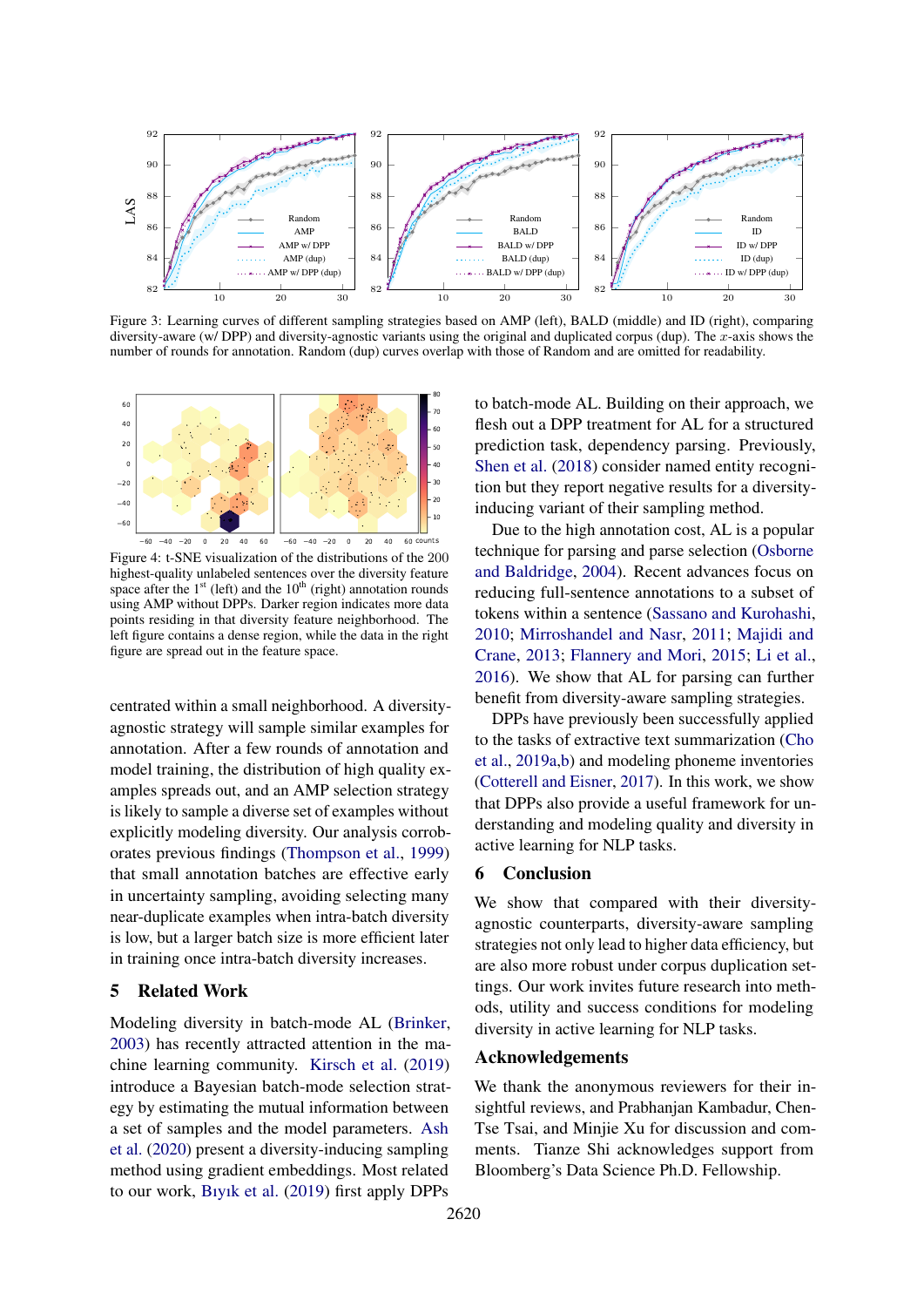#### References

- <span id="page-5-12"></span>Jordan T. Ash, Chicheng Zhang, Akshay Krishnamurthy, John Langford, and Alekh Agarwal. 2020. [Deep batch active learning by diverse, uncertain gra](https://openreview.net/forum?id=ryghZJBKPS)[dient lower bounds.](https://openreview.net/forum?id=ryghZJBKPS) In *International Conference on Learning Representations*, Online. OpenReview.net.
- <span id="page-5-7"></span>Ann Bies, Justin Mott, and Colin Warner. 2015. [En](https://catalog.ldc.upenn.edu/LDC2015T13)[glish news text treebank: Penn Treebank revised](https://catalog.ldc.upenn.edu/LDC2015T13) [\(LDC2015T13\).](https://catalog.ldc.upenn.edu/LDC2015T13)
- <span id="page-5-6"></span>Erdem Bıyık, Kenneth Wang, Nima Anari, and [Batch active learning us](https://arxiv.org/pdf/1906.07975.pdf)[ing determinantal point processes.](https://arxiv.org/pdf/1906.07975.pdf) *arXiv preprint arXiv:1906.07975*.
- <span id="page-5-0"></span>Alena Böhmová, Jan Hajič, Eva Hajičová, and Barbora Hladká. 2003. [The Prague dependency treebank.](https://doi.org/10.1007/978-94-010-0201-1_7) In Anne Abeillé, editor, *Treebanks: Building and Using Parsed Corpora*, Text, Speech and Language Technology, pages 103–127. Springer Netherlands, Dordrecht.
- <span id="page-5-10"></span>Klaus Brinker. 2003. [Incorporating diversity in ac](https://www.aaai.org/Papers/ICML/2003/ICML03-011.pdf)[tive learning with support vector machines.](https://www.aaai.org/Papers/ICML/2003/ICML03-011.pdf) In *Proceedings of the 20th International Conference on Machine Learning*, pages 59–66, Washington, DC, USA. AAAI Press.
- <span id="page-5-5"></span>Andrei Z. Broder, Steven C. Glassman, Mark S. Manasse, and Geoffrey Zweig. 1997. [Syntactic cluster](https://doi.org/10.1016/S0169-7552(97)00031-7)[ing of the Web.](https://doi.org/10.1016/S0169-7552(97)00031-7) *Computer Networks and ISDN Systems*, 29(8):1157–1166.
- <span id="page-5-9"></span>Laming Chen, Guoxin Zhang, and Hanning Zhou. 2018. [Fast greedy MAP inference for determinan](https://dl.acm.org/doi/10.5555/3327345.3327465)[tal point process to improve recommendation diver](https://dl.acm.org/doi/10.5555/3327345.3327465)[sity.](https://dl.acm.org/doi/10.5555/3327345.3327465) In *Proceedings of the 32nd International Conference on Neural Information Processing Systems*, pages 5627-5638, Montréal, Canada.
- <span id="page-5-14"></span>Sangwoo Cho, Logan Lebanoff, Hassan Foroosh, and Fei Liu. 2019a. [Improving the similarity measure](https://doi.org/10.18653/v1/P19-1098) [of determinantal point processes for extractive multi](https://doi.org/10.18653/v1/P19-1098)[document summarization.](https://doi.org/10.18653/v1/P19-1098) In *Proceedings of the 57th Annual Meeting of the Association for Computational Linguistics*, pages 1027–1038, Florence, Italy. Association for Computational Linguistics.
- <span id="page-5-15"></span>Sangwoo Cho, Chen Li, Dong Yu, Hassan Foroosh, and Fei Liu. 2019b. [Multi-document summariza](https://doi.org/10.18653/v1/D19-5412)[tion with determinantal point processes and con](https://doi.org/10.18653/v1/D19-5412)[textualized representations.](https://doi.org/10.18653/v1/D19-5412) In *Proceedings of the 2nd Workshop on New Frontiers in Summarization*, pages 98–103, Hong Kong, China. Association for Computational Linguistics.
- <span id="page-5-18"></span>Yoeng-Jin Chu and Tseng-Hong Liu. 1965. On the shortest arborescence of a directed graph. *Science Sinica*, 14:1396–1400.
- <span id="page-5-8"></span>Alexis Conneau, Kartikay Khandelwal, Naman Goyal, Vishrav Chaudhary, Guillaume Wenzek, Francisco Guzman, Edouard Grave, Myle Ott, Luke Zettle- ´ moyer, and Veselin Stoyanov. 2020. [Unsupervised](https://doi.org/10.18653/v1/2020.acl-main.747)

[cross-lingual representation learning at scale.](https://doi.org/10.18653/v1/2020.acl-main.747) In *Proceedings of the 58th Annual Meeting of the Association for Computational Linguistics*, pages 8440– 8451, Online. Association for Computational Linguistics.

- <span id="page-5-16"></span>Ryan Cotterell and Jason Eisner. 2017. [Probabilistic](https://doi.org/10.18653/v1/P17-1109) [typology: Deep generative models of vowel invento](https://doi.org/10.18653/v1/P17-1109)[ries.](https://doi.org/10.18653/v1/P17-1109) In *Proceedings of the 55th Annual Meeting of the Association for Computational Linguistics (Volume 1: Long Papers)*, pages 1182–1192, Vancouver, Canada. Association for Computational Linguistics.
- <span id="page-5-3"></span>Timothy Dozat and Christopher D. Manning. 2017. [Deep biaffine attention for neural dependency pars](https://openreview.net/forum?id=Hk95PK9le)[ing.](https://openreview.net/forum?id=Hk95PK9le) In *International Conference on Learning Representations*, Toulon, France. OpenReview.net.
- <span id="page-5-19"></span>Jack Edmonds. 1967. Optimum branchings. *Journal of Research of the National Bureau of Standards*, 71B(4):233–240.
- <span id="page-5-13"></span>Daniel Flannery and Shinsuke Mori. 2015. [Combin](https://doi.org/10.18653/v1/W15-2202)[ing active learning and partial annotation for domain](https://doi.org/10.18653/v1/W15-2202) [adaptation of a Japanese dependency parser.](https://doi.org/10.18653/v1/W15-2202) In *Proceedings of the 14th International Conference on Parsing Technologies*, pages 11–19, Bilbao, Spain. Association for Computational Linguistics.
- <span id="page-5-4"></span>Yarin Gal, Riashat Islam, and Zoubin Ghahramani. 2017. [Deep Bayesian active learning with image](http://proceedings.mlr.press/v70/gal17a.html) [data.](http://proceedings.mlr.press/v70/gal17a.html) In *Proceedings of the 34th International Conference on Machine Learning*, pages 1183–1192, Sydney, Australia. PMLR.
- <span id="page-5-1"></span>Rebecca Hwa. 2000. [Sample selection for statistical](https://doi.org/10.3115/1117794.1117800) [grammar induction.](https://doi.org/10.3115/1117794.1117800) In *Proceedings of the 2000 Joint SIGDAT Conference on Empirical Methods in Natural Language Processing and Very Large Corpora*, pages 45–52, Hong Kong, China. Association for Computational Linguistics.
- <span id="page-5-2"></span>Rebecca Hwa. 2004. [Sample selection for statistical](https://doi.org/10.1162/0891201041850894) [parsing.](https://doi.org/10.1162/0891201041850894) *Computational Linguistics*, 30(3):253–276.
- <span id="page-5-20"></span>Diederik P. Kingma and Jimmy Ba. 2015. [Adam:](https://arxiv.org/abs/1412.6980) [A method for stochastic optimization.](https://arxiv.org/abs/1412.6980) In *International Conference on Learning Representations*, San Diego, California, USA.
- <span id="page-5-11"></span>Andreas Kirsch, Joost van Amersfoort, and Yarin Gal. 2019. [BatchBALD: Efficient and diverse batch ac](http://papers.nips.cc/paper/8925-batchbald-efficient-and-diverse-batch-acquisition-for-deep-bayesian-active-learning.pdf)[quisition for deep Bayesian active learning.](http://papers.nips.cc/paper/8925-batchbald-efficient-and-diverse-batch-acquisition-for-deep-bayesian-active-learning.pdf) In *Advances in Neural Information Processing Systems 32*, pages 7026–7037, Vancouver, Canada. Curran Associates, Inc.
- <span id="page-5-17"></span>Nikita Kitaev, Steven Cao, and Dan Klein. 2019. [Multi](https://doi.org/10.18653/v1/P19-1340)[lingual constituency parsing with self-attention and](https://doi.org/10.18653/v1/P19-1340) [pre-training.](https://doi.org/10.18653/v1/P19-1340) In *Proceedings of the 57th Annual Meeting of the Association for Computational Linguistics*, pages 3499–3505, Florence, Italy. Association for Computational Linguistics.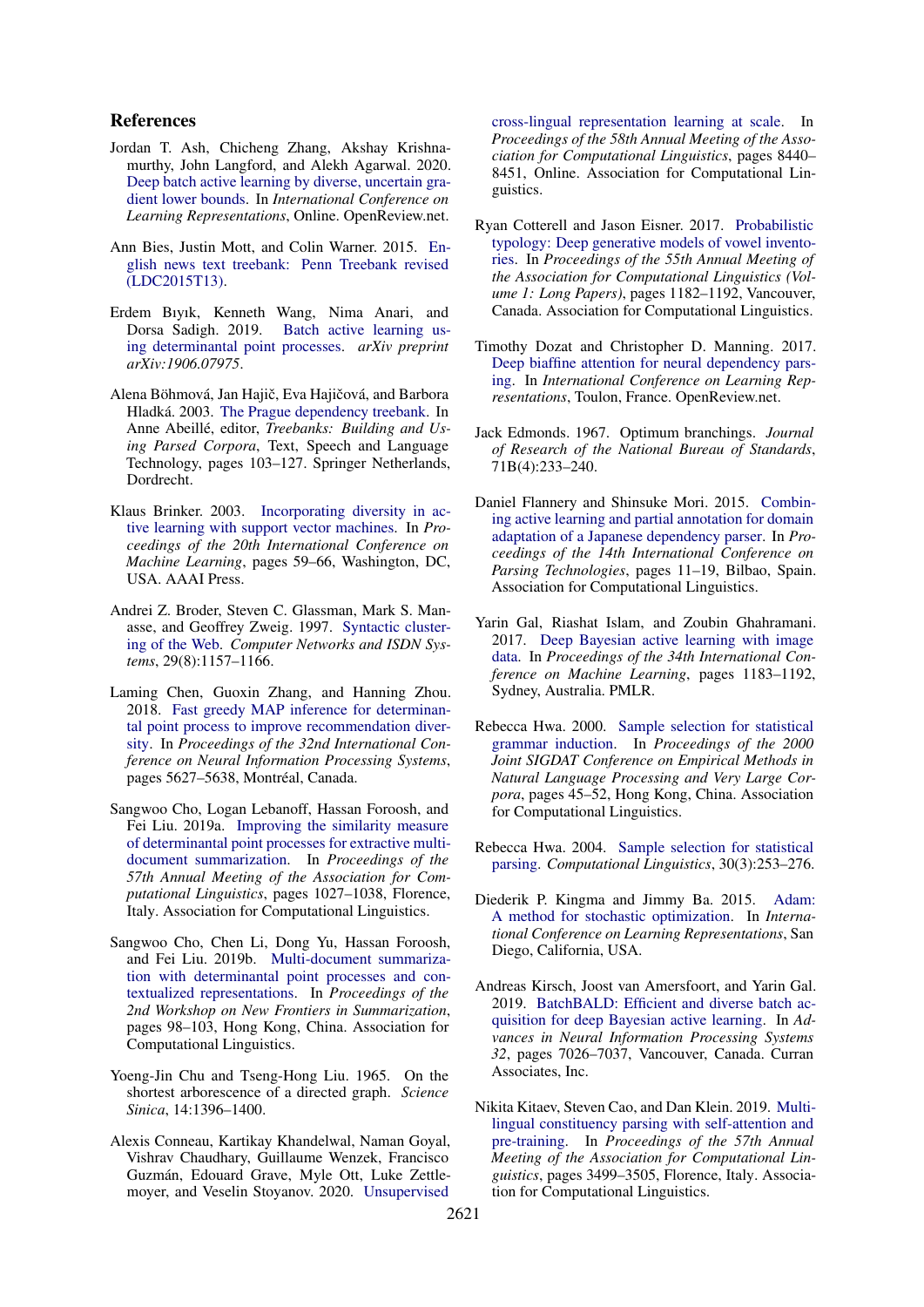- <span id="page-6-6"></span>Terry Koo, Amir Globerson, Xavier Carreras, and Michael Collins. 2007. [Structured prediction mod](https://www.aclweb.org/anthology/D07-1015)[els via the matrix-tree theorem.](https://www.aclweb.org/anthology/D07-1015) In *Proceedings of the 2007 Joint Conference on Empirical Methods in Natural Language Processing and Computational Natural Language Learning (EMNLP-CoNLL)*, pages 141–150, Prague, Czech Republic. Association for Computational Linguistics.
- <span id="page-6-4"></span>Sandra Kübler, Ryan McDonald, and Joakim Nivre. 2008. *[Dependency Parsing](https://doi.org/10.2200/S00169ED1V01Y200901HLT002)*, volume 2 of *Synthesis Lectures on Human Language Technologies*. Morgan and Claypool.
- <span id="page-6-17"></span>Taku Kudo and John Richardson. 2018. [SentencePiece:](https://doi.org/10.18653/v1/D18-2012) [A simple and language independent subword tok](https://doi.org/10.18653/v1/D18-2012)[enizer and detokenizer for neural text processing.](https://doi.org/10.18653/v1/D18-2012) In *Proceedings of the 2018 Conference on Empirical Methods in Natural Language Processing: System Demonstrations*, pages 66–71, Brussels, Belgium. Association for Computational Linguistics.
- <span id="page-6-3"></span>Alex Kulesza and Ben Taskar. 2012. Determinantal point processes for machine learning. *Foundations and Trends in Machine Learning*, 5(2–3):123–286.
- <span id="page-6-9"></span>John A. Kulesza. 2012. *Learning with Determinantal Point Processes*. Ph.D. thesis, University of Pennsylvania.
- <span id="page-6-5"></span>David D. Lewis and William A. Gale. 1994. [A se](https://doi.org/10.1007/978-1-4471-2099-5_1)[quential algorithm for training text classifiers.](https://doi.org/10.1007/978-1-4471-2099-5_1) In *Proceedings of the 17th Annual International ACM-SIGIR Conference on Research and Development in Information Retrieval*, pages 3–12, Dublin, Ireland. ACM/Springer.
- <span id="page-6-2"></span>Zhenghua Li, Min Zhang, Yue Zhang, Zhanyi Liu, Wenliang Chen, Hua Wu, and Haifeng Wang. 2016. [Active learning for dependency parsing with partial](https://www.aclweb.org/anthology/P16-1033) [annotation.](https://www.aclweb.org/anthology/P16-1033) In *Proceedings of the 54th Annual Meeting of the Association for Computational Linguistics (Volume 1: Long Papers)*, pages 344–354, Berlin, Germany.
- <span id="page-6-16"></span>Saeed Majidi and Gregory Crane. 2013. [Active learn](https://www.aclweb.org/anthology/W13-5711)[ing for dependency parsing by a committee of](https://www.aclweb.org/anthology/W13-5711) [parsers.](https://www.aclweb.org/anthology/W13-5711) In *Proceedings of the 13th International Conference on Parsing Technologies (IWPT 2013)*, pages 98–105, Nara, Japan. Assocation for Computational Linguistics.
- <span id="page-6-8"></span>Gurmeet Singh Manku, Arvind Jain, and Anish Das Sarma. 2007. [Detecting near-duplicates for](https://doi.org/10.1145/1242572.1242592) [web crawling.](https://doi.org/10.1145/1242572.1242592) In *Proceedings of the 16th International Conference on World Wide Web*, pages 141– 150, Banff, Alberta, Canada. Association for Computing Machinery.
- <span id="page-6-10"></span>Christopher Manning, Mihai Surdeanu, John Bauer, Jenny Finkel, Steven Bethard, and David McClosky. 2014. [The Stanford CoreNLP natural language pro](https://doi.org/10.3115/v1/P14-5010)[cessing toolkit.](https://doi.org/10.3115/v1/P14-5010) In *Proceedings of 52nd Annual Meeting of the Association for Computational Linguistics: System Demonstrations*, pages 55–60, Baltimore, Maryland, USA. Association for Computational Linguistics.
- <span id="page-6-0"></span>Mitchell P. Marcus, Beatrice Santorini, and Mary Ann Marcinkiewicz. 1993. [Building a large annotated](https://www.aclweb.org/anthology/J93-2004) [corpus of English: The Penn Treebank.](https://www.aclweb.org/anthology/J93-2004) *Computational Linguistics*, 19(2):313–330.
- <span id="page-6-15"></span>Seyed Abolghasem Mirroshandel and Alexis Nasr. 2011. [Active learning for dependency parsing using](https://www.aclweb.org/anthology/W11-2917) [partially annotated sentences.](https://www.aclweb.org/anthology/W11-2917) In *Proceedings of the 12th International Conference on Parsing Technologies*, pages 140–149, Dublin, Ireland. Association for Computational Linguistics.
- <span id="page-6-13"></span>Miles Osborne and Jason Baldridge. 2004. [Ensemble](https://www.aclweb.org/anthology/N04-1012)[based active learning for parse selection.](https://www.aclweb.org/anthology/N04-1012) In *Proceedings of the Human Language Technology Conference of the North American Chapter of the Association for Computational Linguistics: HLT-NAACL 2004*, pages 89–96, Boston, Massachusetts, USA. Association for Computational Linguistics.
- <span id="page-6-18"></span>Adam Paszke, Sam Gross, Francisco Massa, Adam Lerer, James Bradbury, Gregory Chanan, Trevor Killeen, Zeming Lin, Natalia Gimelshein, Luca Antiga, Alban Desmaison, Andreas Kopf, Edward Yang, Zachary DeVito, Martin Raison, Alykhan Tejani, Sasank Chilamkurthy, Benoit Steiner, Lu Fang, Junjie Bai, and Soumith Chintala. 2019. [PyTorch:](http://papers.nips.cc/paper/9015-pytorch-an-imperative-style-high-performance-deep-learning-library.pdf) [An imperative style, high-performance deep learn](http://papers.nips.cc/paper/9015-pytorch-an-imperative-style-high-performance-deep-learning-library.pdf)[ing library.](http://papers.nips.cc/paper/9015-pytorch-an-imperative-style-high-performance-deep-learning-library.pdf) In *Advances in Neural Information Processing Systems 32*, pages 8026–8037, Vancouver, Canada. Curran Associates, Inc.
- <span id="page-6-14"></span>Manabu Sassano and Sadao Kurohashi. 2010. [Using](https://www.aclweb.org/anthology/P10-1037) [smaller constituents rather than sentences in active](https://www.aclweb.org/anthology/P10-1037) [learning for Japanese dependency parsing.](https://www.aclweb.org/anthology/P10-1037) In *Proceedings of the 48th Annual Meeting of the Association for Computational Linguistics*, pages 356– 365, Uppsala, Sweden. Association for Computational Linguistics.
- <span id="page-6-11"></span>Alexandra Schofield, Laure Thompson, and David Mimno. 2017. [Quantifying the effects of text du](https://doi.org/10.18653/v1/D17-1290)[plication on semantic models.](https://doi.org/10.18653/v1/D17-1290) In *Proceedings of the 2017 Conference on Empirical Methods in Natural Language Processing*, pages 2737–2747, Copenhagen, Denmark. Association for Computational Linguistics.
- <span id="page-6-1"></span>Burr Settles. 2009. [Active learning literature survey.](http://burrsettles.com/pub/settles.activelearning.pdf) Computer Sciences Technical Report 1648, University of Wisconsin-Madison.
- <span id="page-6-7"></span>Burr Settles and Mark Craven. 2008. [An analysis of ac](https://www.aclweb.org/anthology/D08-1112)[tive learning strategies for sequence labeling tasks.](https://www.aclweb.org/anthology/D08-1112) In *Proceedings of the 2008 Conference on Empirical Methods in Natural Language Processing*, pages 1070–1079, Honolulu, Hawaii, USA. Association for Computational Linguistics.
- <span id="page-6-12"></span>Yanyao Shen, Hyokun Yun, Zachary C. Lipton, Yakov Kronrod, and Animashree Anandkumar. 2018. [Deep active learning for named entity recogni](https://openreview.net/forum?id=ry018WZAZ)[tion.](https://openreview.net/forum?id=ry018WZAZ) In *International Conference on Learning Representations*, Vancouver, Canada. OpenReview.net.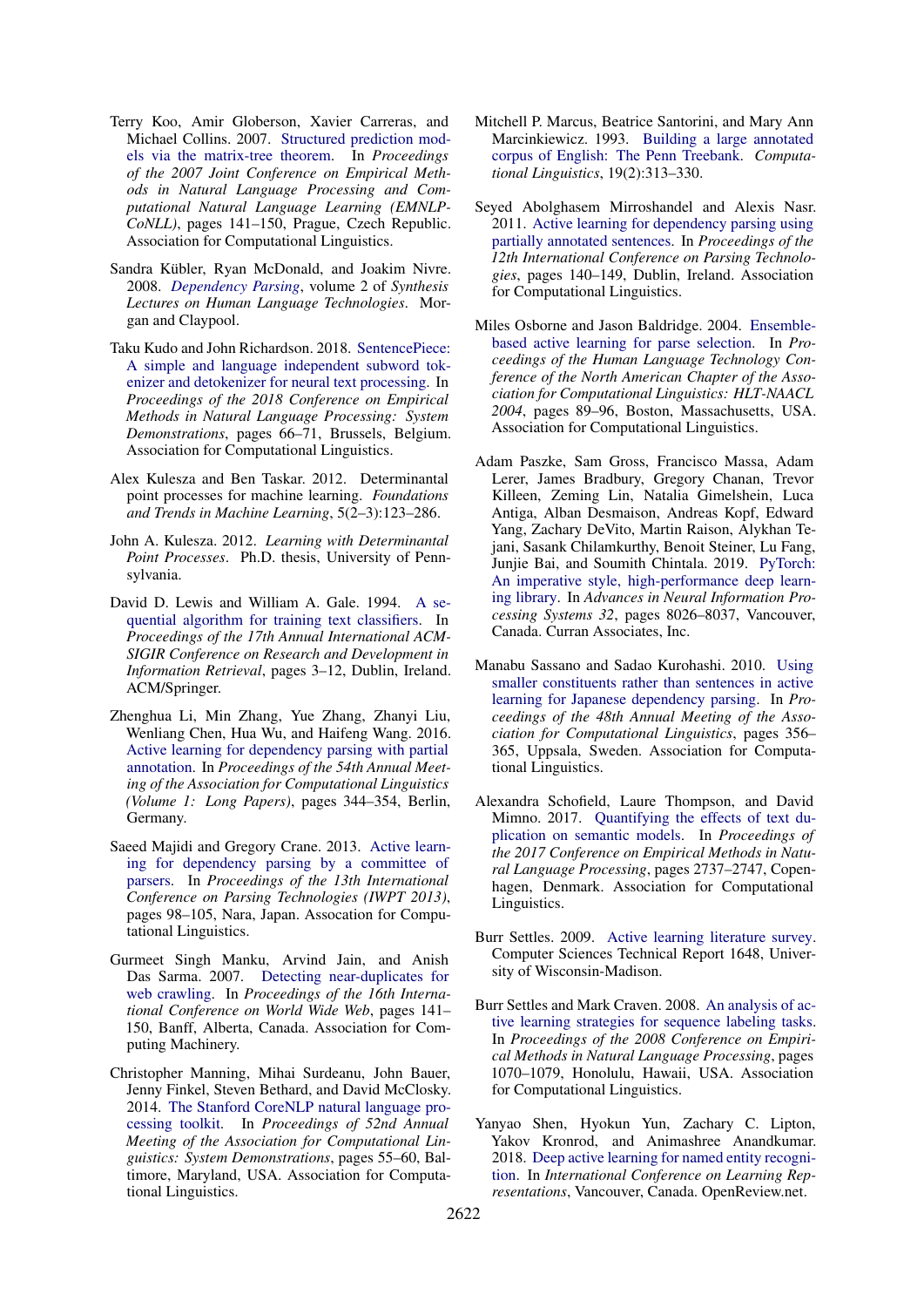- <span id="page-7-2"></span>Aditya Siddhant and Zachary C. Lipton. 2018. [Deep](https://doi.org/10.18653/v1/D18-1318) [Bayesian active learning for natural language pro](https://doi.org/10.18653/v1/D18-1318)[cessing: Results of a large-scale empirical study.](https://doi.org/10.18653/v1/D18-1318) In *Proceedings of the 2018 Conference on Empirical Methods in Natural Language Processing*, pages 2904–2909, Brussels, Belgium. Association for Computational Linguistics.
- <span id="page-7-0"></span>Min Tang, Xiaoqiang Luo, and Salim Roukos. 2002. [Active learning for statistical natural language pars](https://doi.org/10.3115/1073083.1073105)[ing.](https://doi.org/10.3115/1073083.1073105) In *Proceedings of the 40th Annual Meeting of the Association for Computational Linguistics*, pages 120–127, Philadelphia, Pennsylvania, USA. Association for Computational Linguistics.
- <span id="page-7-4"></span>Cynthia A. Thompson, Mary Elaine Califf, and Raymond J. Mooney. 1999. [Active learning for natural](https://www.cs.utexas.edu/~ml/papers/active-nll-ml99.pdf) [language parsing and information extraction.](https://www.cs.utexas.edu/~ml/papers/active-nll-ml99.pdf) In *Proceedings of the Sixteenth International Conference on Machine Learning*, pages 406–414, Bled, Slovenia. Morgan Kaufmann Publishers Inc.
- <span id="page-7-1"></span>William T. Tutte. 1984. *Graph Theory*. Addison-Wesley Publishing Company.
- <span id="page-7-3"></span>Laurens van der Maaten and Geoffrey Hinton. 2008. [Visualizing data using t-SNE.](https://jmlr.org/papers/volume9/vandermaaten08a/vandermaaten08a.pdf) *Journal of machine learning research*, 9(Nov):2579–2605.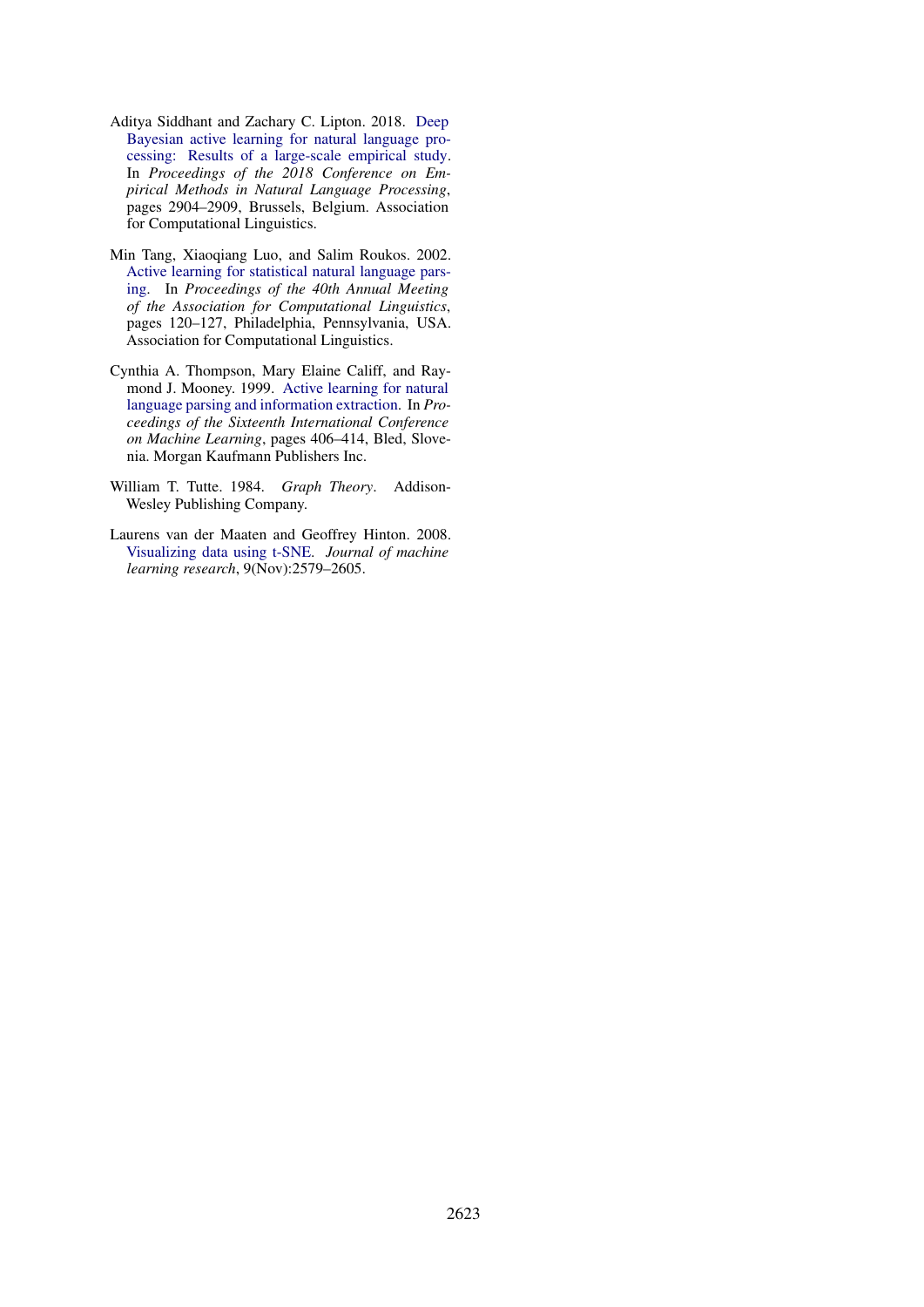#### <span id="page-8-0"></span>Appendix A Dependency Parser

We adopt the deep biaffine dependency parser proposed by [Dozat and Manning](#page-5-3) [\(2017\)](#page-5-3). The parser is conceptually simple and yet competitive with stateof-the-art dependency parsers. The parser has three components: feature extraction, unlabeled parsing and relation labeler.

**Feature Extraction** For a length-n sentence  $x =$  $x_0, x_1, x_2, \ldots, x_n$ , where  $x_0$  is the dummy root symbol, we extract contextualized features at each word position. In our experiments, we use a pretrained multilingual XLM-RoBERTa base model [\(Conneau et al.,](#page-5-8) [2020\)](#page-5-8), and fine-tune the feature extractor along with the rest of our parser:

$$
[\mathbf{x}_0, \mathbf{x}_1, \dots, \mathbf{x}_n] = \text{XLM-R}(x_0, x_1, \dots, x_n).
$$

Each word input to the XLM-RoBERTa model is processed with the SentencePiece tokenizer [\(Kudo](#page-6-17) [and Richardson,](#page-6-17) [2018\)](#page-6-17), and we follow [Kitaev et al.](#page-5-17) [\(2019\)](#page-5-17) and retain the vectors corresponding to the last sub-word units as their representations. For  $x_0$ , we use the vector of the [CLS] token, which is appended by XLM-RoBERTa to the beginning of each sentence.

Unlabeled Parser The parser uses a deep biaffine attention mechanism to derive locallynormalized attachment probabilities for all potential head-dependent pairs:

$$
\mathbf{h}_{i}^{\text{arc-head}} = \text{MLP}^{\text{arc-head}}(\mathbf{x}_{i})
$$

$$
\mathbf{h}_{j}^{\text{arc-dep}} = \text{MLP}^{\text{arc-dep}}(\mathbf{x}_{j})
$$

$$
s_{i,j} = [\mathbf{h}_{i}^{\text{arc-head}}; 1]^{\top} U^{\text{arc}}[\mathbf{h}_{j}^{\text{arc-dep}}; 1]
$$

$$
P_{\text{att}}(\text{head}(j) = i | x) = \text{softmax}_{i}(s_{:,j}),
$$

where MLParc-head and MLParc-dep are two multilayer perceptrons (MLPs) projecting x vectors into  $d^{\text{arc}}$ -dimensional h vectors, [; 1] appends an element of 1 at the end of the vectors, and  $U^{\text{arc}} \in$  $\mathbb{R}^{(d^{\text{arc}}+1)\times(d^{\text{arc}}+1)}$  is a bilinear scoring matrix. This component is trained with cross-entropy loss of the gold-standard attachments. During inference, we use the Chu-Liu-Edmonds algorithm [\(Chu and](#page-5-18) [Liu,](#page-5-18) [1965;](#page-5-18) [Edmonds,](#page-5-19) [1967\)](#page-5-19) to find the spanning tree with the highest product of locally-normalized attachment probabilities.

Relation Labeler The relation labeling component employs a similar deep biaffine scoring func-

<span id="page-8-3"></span>

| Round $#$   | 5                                    |       | 10                            |                                   |
|-------------|--------------------------------------|-------|-------------------------------|-----------------------------------|
| Strategy    | $w$ /o DPP                           | w/DPP | $w$ /o DPP                    | w/DPP                             |
| Random      | $89.01_{+.28}$ 89.67 $_{+.30}$       |       |                               | $90.78_{\pm.27}$ $91.22_{\pm.22}$ |
| AMP         | $89.67_{+29}$ 90.24 <sub>+39</sub>   |       |                               | $92.03_{+.10}$ $92.17_{+.22}$     |
| <b>BALD</b> | $89.82_{+.36}$ 90.29 <sub>+.20</sub> |       |                               | $91.87_{\pm.36}$ $92.00_{\pm.08}$ |
| ID          | $90.24_{+.20}$ $90.03_{+.18}$        |       | $92.16_{+.17}$ $92.06_{+.16}$ |                                   |

Table B1: UAS after 5 and 10 rounds of annotation (roughly 5,000 and 7,000 training tokens respectively), comparing strategies with and without modeling diversity through DPP.

tion as the unlabeled parsing component:

$$
\begin{aligned} \mathbf{h}^{\text{rel-head}}_i &= \text{MLP}^{\text{rel-head}}(\mathbf{x}_i) \\ \mathbf{h}^{\text{rel-dep}}_j &= \text{MLP}^{\text{rel-dep}}(\mathbf{x}_j) \\ t_{i,j,r} &= [\mathbf{h}^{\text{rel-head}}_i; 1]^\top U^{\text{rel}}_r[\mathbf{h}^{\text{rel-dep}}_j; 1] \\ P(\text{rel}(i,j) = r) &= \text{softmax}_r(t_{i,j,:}), \end{aligned}
$$

where each  $U_r^{\text{rel}} \in \mathbb{R}^{\left(d^{\text{rel}}+1\right) \times \left(d^{\text{rel}}+1\right)}$ , and there are as many such matrices as the size of the dependency relation label set  $|R|$ . The relation labeler is trained using cross entropy loss on the gold-standard headdependent pairs. During inference, the labeling decision for each arc is made independently given the predicted unlabeled parse tree.

## <span id="page-8-1"></span>Appendix B Results with UAS Evaluation

We also evaluate different learning strategies based on unlabeled attachment scores (UAS), and the results are shown in Table [B1.](#page-8-3) In line with LASbased experiments, we find that modeling diversity is more helpful during initial stages of learning. For ID, we observe this effect even earlier than the fifth round of annotation:  $86.57_{\pm.44}$  vs.  $87.40_{\pm.51}$ after the first annotation round.

## <span id="page-8-2"></span>Appendix C Sentence Selection Examples

In Table [C2](#page-9-0) we compare batches sampled by a diversity-aware selection strategy with a diversityagnostic one. We observe that by modeling diversity in the sample selection process, DPPs avoid selecting duplicate or near-duplicate sentences and thus the annotation budget can be maximally utilized.

## Appendix D BALD under High Duplication Setting

Figure [D1](#page-10-2) shows the learning curves for BALDbased selection strategies under a high corpus duplication setting where the corpus is repeated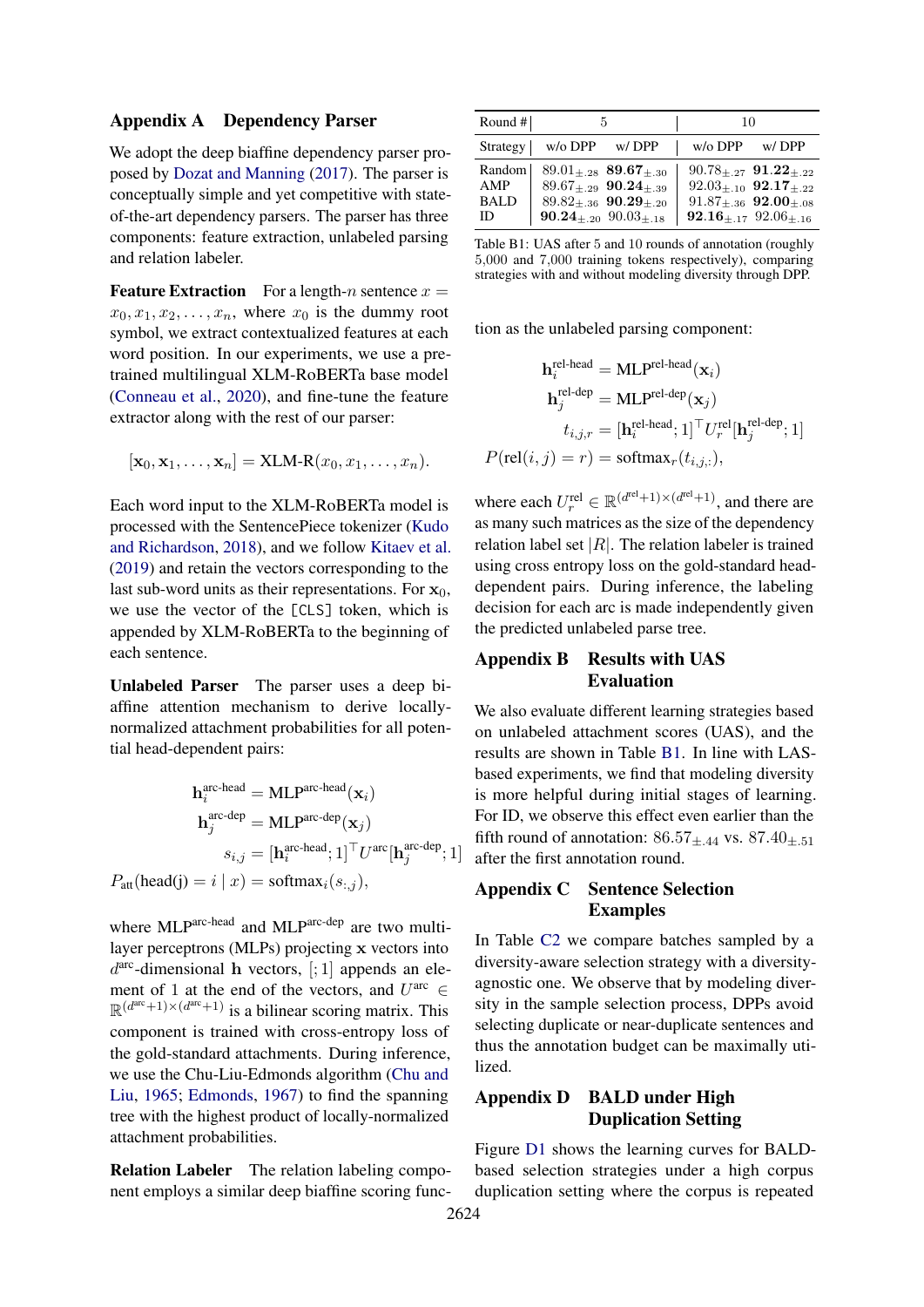#### <span id="page-9-0"></span>Sentences selected by AMP (highest-quality ones first):

Downgraded by Moody 's were Houston Lighting 's first - mortgage bonds and secured pollution - control bonds to single - A - 3 from single - A - 2 ; unsecured pollution -<br>control bonds to Baa - 1 from single - A - 3 ; pref from a preliminary rating of single - A - 2; two shelf registrations for collateralized debt securities to a preliminary rating of single - A - 3 from a preliminary rating of single - A - 3 from a preliminary rating of sin

For a while in the 1970s it seemed Mr. Moon was on a spending spree , with such purchases as the former New Yorker Hotel and its adjacent Manhattan Center ; a fishing / processing conglomerate with branches in Alaska , Massachusetts , Virginia and Louisiana ; a former Christian Brothers monastery and the Seagram family mansion ( both picturesquely situated on the Hudson River ) ; shares in banks from Washington to Uruguay ; a motion picture production company , and newspapers , such as the Washington

- Times , the New York City Tribune (originally the News World), and the successful Spanish language Noticias del Mundo.<br>  $\rightarrow$  LONDON LATE EURODOLLARS : 8 11/16 % to 8 9/16 % one month ; 8 5/8 % to 8 1/2 % two months ; 8
- LONDON LATE EURODOLLARS : 8 3/4 % to 8 5/8 % one month ; 8 3/4 % to 8 5/8 % two months ; 8 11/16 % to 8 9/16 % three months ; 8 9/16 % to 8 7/16 % four months ; % to 8 3/8 % five months : 8 7/16 % to 8 5/16 % six months .  $\triangleright$  COMMERCIAL PAPER placed directly by General Motors Acceptance Corp. : 8.40 % 30 to 44 days ; 8.325 % 45 to 59 days ; 8.10 % 60 to 89 days ; 8 % 90 to 119 days ;
- 7.85 % 120 to 149 days ; 7.70 % 150 to 179 days ; 7.375 % 180 to 270 days . 4. When a RICO TRO is being sought , the prosecutor is required , at the earliest appropriate time , to state publicly that the government 's request for a TRO , and eventual<br>forfeiture , is made in full recognition of the activities of the defendant ; will not seek through use of the relation - back doctrine to take from third parties assets legitimately transferred to them ; will not seek to vitiate legitimate business transactions occurring between the defendant and third parties ; and will , in all other respects , assist the court in ensuring that the rights of third parties are
- protected , through proceeding under RICO and otherwise .<br>  $\triangleright$  COMMERCIAL PAPER placed directly by General Motors Acceptance Corp. : 8.50 % 30 to 44 days ; 8.25 % 45 to 62 days ; 8.375 % 63 to 89 days ; 8 % 90 to 119 da
- 7.90 % 120 to 149 days ; 7.80 % 150 to 179 days ; 7.55 % 180 to 270 days .<br>
► COMMERCIAL PAPER placed directly by General Motors Acceptance Corp. : 8.50 % 30 to 44 days ; 8.25 % 45 to 65 days ; 8.375 % 66 to 89 days ; 8 %
- 7.875 % 120 to 149 days; 7.75 % 150 to 179 days; 7.50 % 180 to 270 days.<br>
→ LONDON LATE EURODOLLARS: 8 11/16 % to 8 9/16 % one month; 8 5/8 % to 8 1/2 % two months; 8 5/8 % to 8 1/2 % three months; 8 9/16 % to 8 7/16 % fo
- 8 1/2 % to 8 3/8 % five months ; 8 7/16 % to 8 5/16 % six months .<br>
→ LONDON LATE EURODOLLARS : 8 11/16 % to 8 9/16 % one month ; 8 9/16 % to 8 7/16 % two months ; 8 5/8 % to 8 1/2 % three months ; 8 1/2 % to 8 3/8 % fou 8 7/16 % to 8 5/16 % five months ; 8 7/16 % to 8 5/16 % six months The new edition lists the top 10 metropolitan areas as Anaheim - Santa Ana, Calif. ; Boston ; Louisville, Ky. ; Nassau - Suffolk, N.Y. ; New York ; Pittsburgh ; San Diego ;
- San Francisco ; Seattle ; and Washington .<br>  $\triangleright$  COMMERCIAL PAPER placed directly by General Motors Acceptance Corp. : 8.45 % 30 to 44 days ; 8.20 % 45 to 67 days ; 8.325 % 68 to 89 days ; 8 % 90 to 119 days ;
- 7.875 % 120 to 149 days; 7.75 % 150 to 179 days; 7.50 % 180 to 270 days.<br>
► COMMERCIAL PAPER placed directly by General Motors Acceptance Corp. : 8.50 % 2 to 44 days; 8.25 % 45 to 69 days; 8.40 % 70 to 89 days; 8.20 % 90 8.05 % 120 to 149 days : 7.90 % 150 to 179 days : 7.50 % 180 to 270 days
- Five officials of this investment banking firm were elected directors : E. Garrett Bewkes III , a 38 year old managing director in the mergers and acquisitions department ; Michael R. Dabney , 44 , a managing director who directs the principal activities group which provides funding for leveraged acquisitions ; Richard Harriton , 53 , a general<br>partner who heads the correspondent clearing ser enior vice president of finance and chief financial officer
- → LONDON LATE EURODOLLARS : 8 11/16 % to 8 9/16 % one month ; 8 5/8 % to 8 1/2 % two months ; 8 11/16 % to 8 9/16 % three months ; 8 9/16 % to 8 7/16 % to 8 7/16 % four months ; 8 1/2 % to 8 5/8 % five months ; 8 7/16 %
- COMMERCIAL PAPER placed directly by General Motors Acceptance Corp. : 8.55 % 30 to 44 days ; 8.25 % 45 to 59 days ; 8.40 % 60 to 89 days ; 8 % 90 to 119 days ; 7.90 % 120 to 149 days : 7.80 % 150 to 179 days : 7.55 % 180 to 270 days
- They transferred some \$ 28 million from the Community Development Block Grant program designated largely for low and moderate income projects and funneled it intc<br>such items as : \$ 1.2 million for a performing arts in Salisbury , – \$ 500,000 for " equipment and landscaping to deter crime and aid police surveillance " at a Michigan park . – \$ 450,000 for " integrated urban data based in<br>seven cities . " No other details . – \$ 390,000
- → LONDON LATE EURODOLLARS : 8 3/4 % to 8 5/8 % one month ; 8 13/16 % to 8 11/16 % two months ; 8 11/16 % to 8 9/16 % three months ; 8 9/16 % to 8 7/16 % four months ; 8 1/2 % to 8 3/8 % five months ; 8 7/16 % to 8 5/16 %
- COMMERCIAL PAPER placed directly by General Motors Acceptance Corp. : 8.45 % 30 to 44 days ; 8.25 % 45 to 68 days ; 8.30 % 69 to 89 days ; 8.125 % 90 to 119 days ; 8.61 % 90 to 119 days ; 7.675 % 150 to 179 days ; 7.50 %

#### Sentences selected by AMP with diversity-inducing DPP:

Downgraded by Moody 's were Houston Lighting 's first - mortgage bonds and secured pollution - control bonds to single - A - 3 from single - A - 2 ; unsecured pollution -<br>control bonds to Baa - 1 from single - A - 3 ; pref from a preliminary rating of single - A - 2 ; two shelf registrations for collateralized debt securities to a preliminary rating of single - A - 3 from a preliminary rating of single - A  $-2$ , and the unit 's rating for commercial paper to Prime  $-2$  from Prime  $-1$ .

4 . When a RICO TRO is being sought , the prosecutor is required , at the earliest appropriate time , to state publicly that the government 's request for a TRO , and eventual<br>forfeiture , is made in full recognition of th activities of the defendant ; will not seek through use of the relation - back doctrine to take from third parties assets legitimately transferred to them ; will not seek to vitiate<br>legitimate business transactions occurri protected , through proceeding under RICO and otherwise .

 COMMERCIAL PAPER placed directly by General Motors Acceptance Corp. : 8.40 % 30 to 44 days ; 8.325 % 45 to 59 days ; 8.10 % 60 to 89 days ; 8 % 90 to 119 days ; 7.85 % 120 to 149 days ; 7.70 % 150 to 179 days ; 7.375 % 180 to 270 days . Moreover , the process is n't without its headaches .

For a while in the 1970s it seemed Mr. Moon was on a spending spree , with such purchases as the former New Yorker Hotel and its adjacent Manhattan Center ; a fishing / processing conglomerate with branches in Alaska , Massachusetts , Virginia and Louisiana ; a former Christian Brothers monastery and the Seagram family mansion ( both<br>picturesquely situated on the Hudson River ) ; shares

Within the paper sector, Mead climbed 2 3/8 to 38 3/4 on 1.3 million shares, Union Camp rose 2 3/4 to 37 3/4, Federal Paper Board added 1 3/4 to 23 7/8, Bowater gained 1 1/2 to 27 1/2, Stone Container rose 1 to 26 1/8 and

We finally rendezvoused with our balloon , which had come to rest on a dirt road amid a clutch of Epinalers who watched us disassemble our craft – another half - an - hour of non-flight activity – that included the precision routine of yanking the balloon to the ground , punching all the air out of it , rolling it up and cramming it and the basket into the trailer

These are the 26 states , including the commonwealth of Puerto Rico , that have settled with Drexel : Alaska , Arkansas , Delaware , Georgia , Hawaii , Idaho , Indiana , Iowa ,<br>Kansas , Kentucky , Maine , Maryland , Minnes Vermont , Washington , Wyoming and Puerto Rico .

It is the stuff of dreams , but also of traumas .

An inquiry into his handling of Lincoln S&L inevitably will drag in Sen. Cranston and the four others , Sens. Dennis DeConcini ( D. , Ariz. ) , John McCain ( R. , Ariz. ) , John Glenn ( D., Ohio ) and Donald Riegle ( D., Mich.).

Five officials of this investment banking firm were elected directors : E. Garrett Bewkes III , a 38 - year - old managing director in the mergers and acquisitions department ;<br>Michael R. Dabney , 44 , a managing director partner who heads the correspondent clearing services ; Michael Minikes , 46 , a general partner who is treasurer ; and William J. Montgoris , 42 , a general partner who is also senior vice president of finance and chief financial officer

But as they hurl fireballs that smolder rather than burn , and relive old duels in the sun , it 's clear that most are there to make their fans cheer again or recapture the camaraderie<br>of seasons past or prove to themselve

Lewis Cole .

He says he told NewsEdge to look for stories containing such words as takeover, acquisition, acquire, LBO, tender, merger, junk and halted

It is no coincidence that from 1844 to 1914 , when the Bank of England was an independent private bank , the pound was never devalued and payment of gold for pound notes<br>was never suspended , but with the subsequent nation

of exchange declined .<br>The \$ 4 billion in bonds break down as follows : \$ 1 billion in five - year bonds with a coupon rate of 8.25 % and a yield to maturity of 8.33 % ; \$ 1 billion in 10 - year bonds<br>with a coupon rate of of 9.06 %

Hecla Mining rose 5/8 to 14 ; Battle Mountain Gold climbed 3/4 to 16 3/4 ; Homestake Mining rose 1 1/8 to 16 7/8 ; Lac Minerals added 5/8 to 11 ; Placer Dome went up 7/8<br>to 16 3/4 , and ASA Ltd. jumped 3 5/8 to 49 5/8 .

unlabeled pool after the intial round of model training on the seed sentences. The diversity-agnostic strategy selects many<br>near-duplicate sentences (the two near-duplicate clusters are harded by red  $\rightarrow$  and blue  $\triangleright$ ) Table C2: Sentences picked by a diversity-agnostic (top) and a diversity-aware (bottom) selection strategy from the same near-duplicate sentences (the two near-duplicate clusters are  $\frac{1}{2}$  and blue  $\geq$ ), effectively wasting the annotation budget, where DPPs largely alleviate this issue by enforcing diversity.